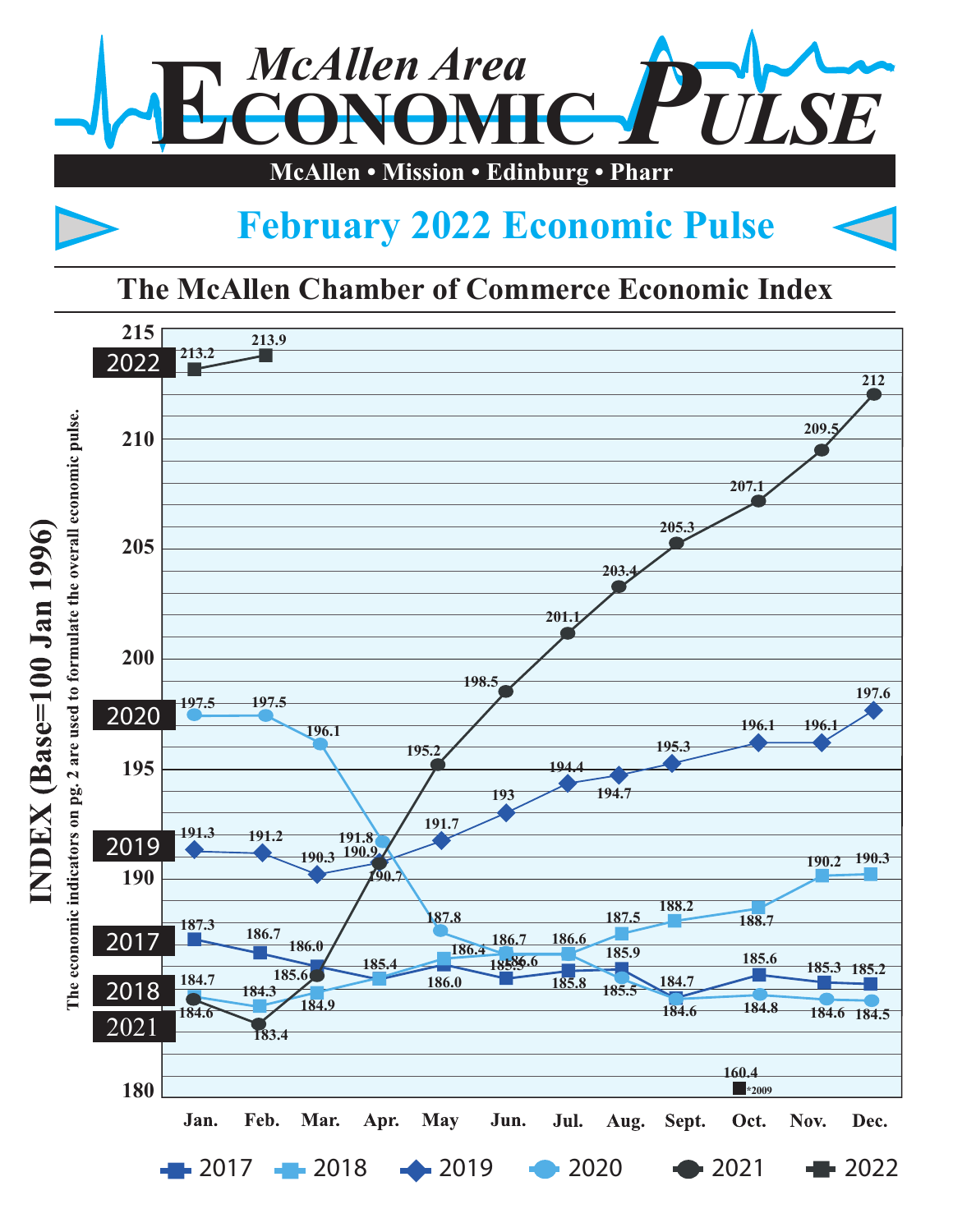| <b>ECONOMIC</b>                                                                         | <b>THIS YEAR</b>     | <b>LAST YEAR</b>     | % CHANGE     |
|-----------------------------------------------------------------------------------------|----------------------|----------------------|--------------|
| <b>INDICATORS*</b>                                                                      | <b>February 2022</b> | <b>February 2021</b> | 2021-2022    |
| Retail Sales (February)                                                                 | \$903,010,903        | \$810,331,764        | 11.4%        |
| Retail Sales (YTD)                                                                      | \$1,644,423,861      | \$1,399,030,046      | 17.5%        |
| Dollars Spent on Auto Purchases (February)                                              | \$197,334,001        | \$186,218,985        | 6.0%         |
| Dollars Spent on Auto Purchases (YTD)                                                   | \$386,735,393        | \$393,907,920        | $-1.8%$      |
| Lodging Tax Receipts (February)                                                         | \$280,073            | \$351,026            | $-20.2%$     |
| Lodging Tax Receipts (YTD)                                                              | \$733,064            | \$552,355            | 32.7%        |
| Airline Boardings (February)                                                            | 32,544               | 16,448               | 97.9%        |
| Airline Boardings (YTD)                                                                 | 65,870               | 34,406               | 91.4%        |
| Value All Construction Permits (February)                                               | \$52,345,045         | \$49,647,150         | 5.4%         |
| Value All Construction Permits (YTD)                                                    | \$108,995,898        | \$133,511,843        | $-18.4%$     |
| New Home Permits (February)                                                             | 121                  | 156                  | $-22.4%$     |
| New Home Permits (YTD)                                                                  | 281                  | 309                  | $-9.1%$      |
| Home Sales (February)                                                                   | 344                  | 243                  | 41.6%        |
| Home Sales (YTD)                                                                        | 694                  | 547                  | 26.9%        |
| Average Home Sale Price (February)                                                      | \$222,555            | \$197,534            | 12.7%        |
| Average Home Sale Price (YTD Avg)                                                       | \$222,990            | \$198,621            | 12.3%        |
| Dollar Volume of Home Sales (February in 1995\$)                                        | \$76,559,083         | \$49,971,172         | 53.2%        |
| Dollar Volume of Home Sales (YTD)                                                       | \$155,160,410        | \$113,206,519        | 37.1%        |
| Hidalgo Bridge Crossings (February)                                                     | 372,530              | 216,140              | 72.4%        |
| Hidalgo Bridge Crossings (YTD)                                                          | 742,046              | 450,051              | 64.9%        |
| Peso/US Dollar Exchange Rate (February)                                                 | 20.47                | 20.30                | 0.9%         |
| Employment<br>Wage & Salary Employment (February)<br>Wage & Salary Employment (YTD Avg) | 282,200<br>280,550   | 266,400<br>266,050   | 5.9%<br>5.5% |
| Unemployment Rate (February)                                                            | 5.4                  | 7.6                  | $-28.9%$     |
| Unemployment Rate (YTD Average)                                                         | 5.6                  | 7.7                  | $-27.3%$     |
| <b>INDEX</b> - February<br>(Base = 100 January 1996)                                    | 213.9                | 184.0                | 16.2%        |

\* With the exception of the average monthly home sale price, all economic indicators expressed in dollar form above are adjusted for ination by restating prior periods in current dollars

The cycle of expansion in the greater McAllen metro area economy reached a full year in February 2022 with the 12th consecutive monthly increase in the McAllen Economic Index. Since hitting its post-COVID trough in February 2021 the index has increased by 16.2%, increasing to a record 213.9 in February. It was in June 2021 that the index achieved its pre-pandemic record and has continued to increase since then.

Again, there are a few negatives up and down the table of economic indicators for February. Auto sales are lower for the year-to-date though the February monthly total was higher. Hotel/motel activity was lower for the first time in months, and construction remains lower for the year-to-date. The number of new housing permits is also down thus far in 2022.

Spending and employment remain impressively on the rise, along with continued sharp gains in the metro area housing market.

Inflation-adjusted general spending per February sales tax receipts in the McAllen metro area\* was up by double-digit percentage points for the 12th straight month, posting an 11.4% year-over-year increase. Through the first two months of the year, general real spending is up by 17.5%.

Real (inflation-adjusted) auto sales activity returned to year-over-year growth in February following two